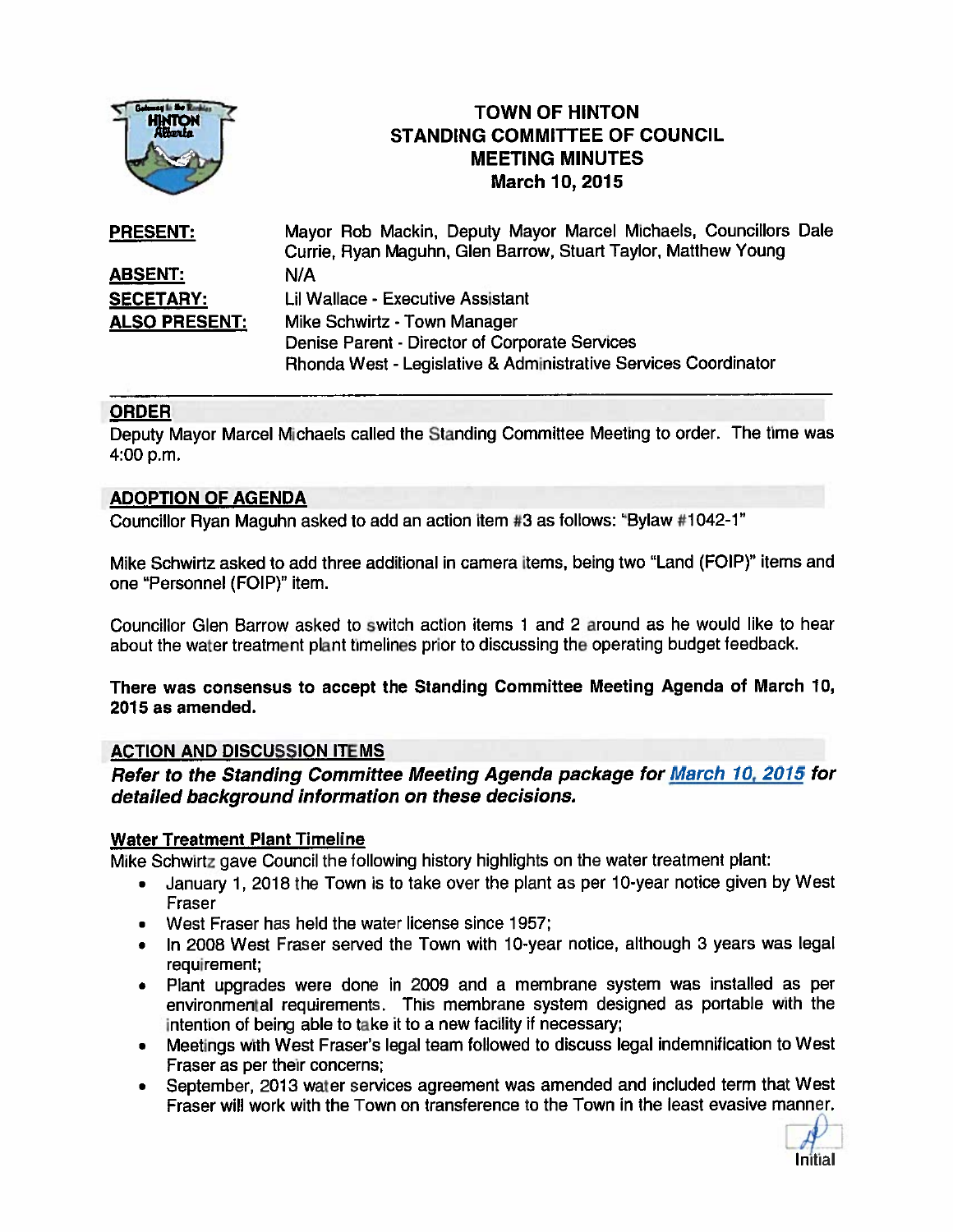The water and sewer agreements were contained in one document and have now been separated; the sewer agreemen<sup>t</sup> will soon be ready to come back to council for approval;

- • In 2013 AEM was hired to prepare conceptual design plans and cost estimates. Based on this, it is not an option to build our own water treatment <sup>p</sup>lant so West Fraser will sell to the Town and the Town would then operate the system;
- Looking in the range of \$480,000 to \$1.2M operating costs per year;
- • Currently working on operating considerations list; goa<sup>l</sup> is to have that within <sup>120</sup> days and then presen<sup>t</sup> it to West Fraser's board of directors for approval;

No consensus obtained on this repor<sup>t</sup> as this was presented to provide information only.

## 2015 Operating Budget Feedback to Date

Councillors discussed the feedback they have received to date. They discussed the pros and cons of suggestions received to absorb the individual fees into <sup>a</sup> higher tax increase rather than charging individual fees. Discussion also included whether it's better to keep the propose<sup>d</sup> \$5.00 water treatment <sup>p</sup>lant fee at this time and then removing and/or adjusting it at <sup>a</sup> later date when actual costs are known or there are sufficient funds available.

No consensus obtained on any points raised as this was for discussion purpose only.

## Bylaw 1042-1 (Establishing Hinton Policing Committee)

Councillor Maguhn previously brought this topic up at the February 17, <sup>2015</sup> Regular Council meeting of Council but felt it warranted further discussion in Standing Committee. He requested council have <sup>a</sup> discussion respecting the mandate of the Hinton Policing Committee ("HPG') and its goals, including their setting priorities for bylaw review related to enforcement. His concern is that Section <sup>3</sup> (a) and (b) does not state that the HPC can identify policy or bylaw priorities. He would like to see the bylaw rewritten to state the intent more clearly. Council suggested to Administration that the HPC cease all work in setting goals and priorities for bylaw enforcement until such time as Bylaw #1042-1 is rewritten and passe<sup>d</sup> by council.

There was consensus that Council direct Administration to update the wording on this bylaw as it relates to bylaw policy goals and priorities to better identify the intent.

#### ADDITIONAL INFORMATION

# Urgent Matters from Council

Councillor Currie had <sup>a</sup> citizen bring <sup>a</sup> concern to him about <sup>a</sup> water flow managemen<sup>t</sup> situation on Meadow Drive. He is to provide Administration with the name and contact information so it can be followed up on.

Councillor Young brought up <sup>a</sup> concern that some town vehicles are driving too fast on the streets, including through school zones. Administration will speak to the drivers.

Councillor Taylor brought up <sup>a</sup> gentle reminder that when Council receives an email, it is goo<sup>d</sup> etiquette to at least send <sup>a</sup> response back acknowledging receipt of the email.